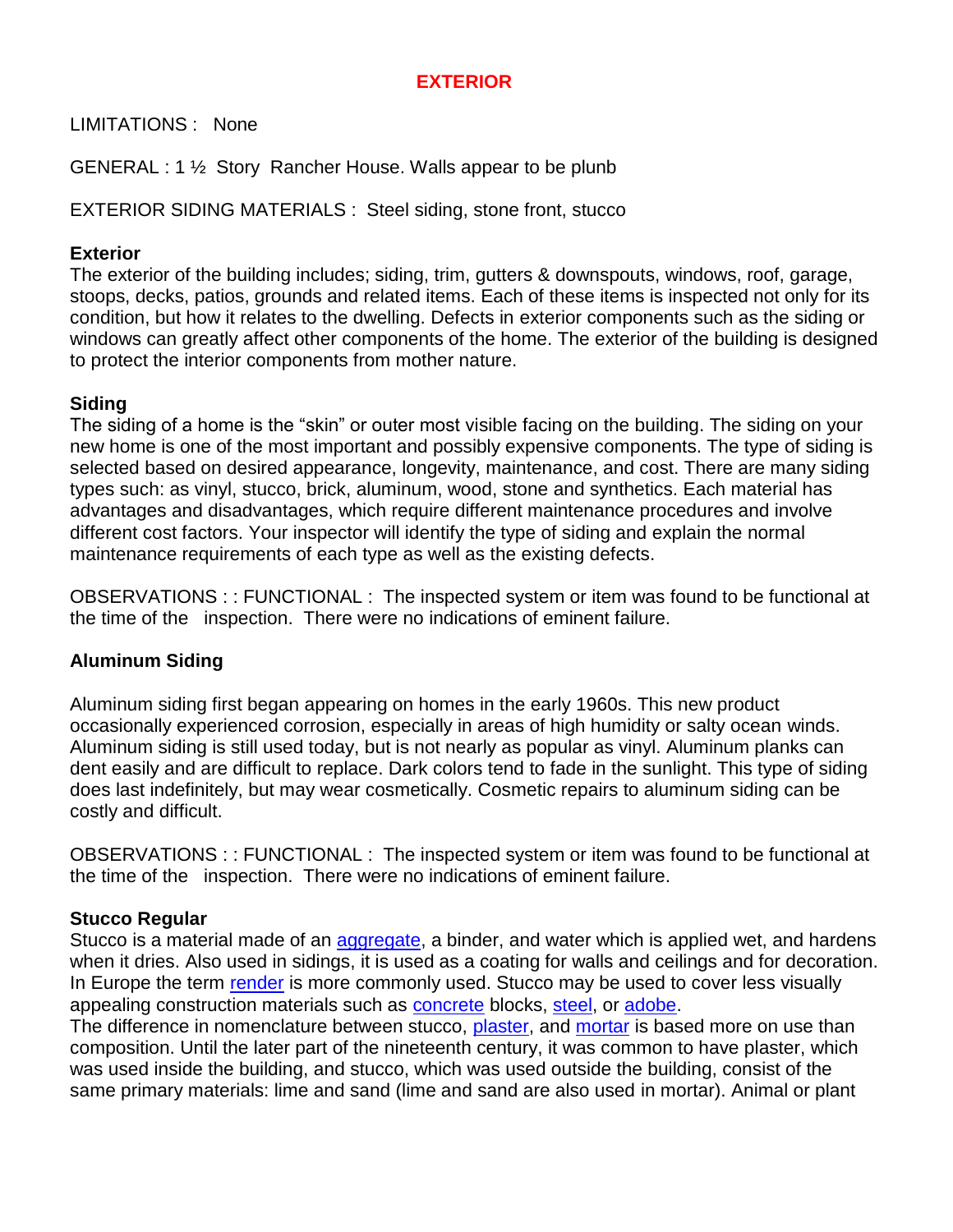fibers were often added for additional tensile strength. In the later part of the nineteenth century, Portland cement was added with increasing frequency in an attempt to improve its durability. At the same time, traditional lime plasters were being replaced by [gypsum](/wiki/Gypsum) plaster.

Traditional stucco is made of [lime,](/wiki/Lime_%28mineral%29) [sand,](/wiki/Sand) and water. Modern stucco is made of [Portland cement](/wiki/Portland_cement) and water. Lime is often added to increase the permeability and workability of modern stucco. Sometimes additives such as acrylics and glass fibers are added to improve the structural properties of the plaster as well as its workability. This is usually done with what is considered a "one coat" stucco system—as opposed to the traditional 3 coat method.

Lime stucco is a relatively hard material that can be broken or chipped by hand without too much difficulty. The lime itself is usually white; color comes from the aggregate or any added pigments. Lime stucco has the property of being self-healing to a limited degree due to the slight solubility of lime (lime in solution can be deposited in cracks where it later solidifies). Portland cement stucco is very hard and brittle and can easily crack if the base on which it is applied is not stable. Typically its color is gray due to the innate color of most Portland cement (white Portland cement is also used).

Traditionally stucco is directly applied to a masonry surface such as brick or stone. In woodframed buildings, stucco was applied over a wood lath. Modern stucco is usually applied over an expanded metal lath that is fastened to the wall sheathing with staples, with a 2 layer moisture barrier in between.

Traditionally, stucco has been used as a sculptural and artistic material. [Baroque](/wiki/Baroque) and [Rococo](/wiki/Rococo) architecture makes heavy use of stucco. Examples can be found in churches and palaces, where stucco is mostly used to provide a smooth, decorative transition from walls to ceiling, decorating and giving measure to ceiling surfaces. Stucco is an integral part of the art of [belcomposto,](/w/index.php?title=Belcomposto&action=edit) the baroque concept that smoothly integrates the three [classic arts,](/w/index.php?title=Classic_arts&action=edit) [architecture,](/wiki/Architecture) [sculpture,](/wiki/Sculpture) and [painting.](/wiki/Painting)

Since stucco can be used for decorative purposes as well as for figurative representation, it provides an ideal transitive link from architectural details to [wall paintings](/w/index.php?title=Wall_paintings&action=edit) such as the typically [baroque](/wiki/Baroque) [trompe l'oeil](/wiki/Trompe_l%27oeil) ceilings. Here, the real architecture of the church is visually extended into a heavenly architecture with a depiction of [Christ,](/wiki/Christ) the [Virgin Mary](/wiki/Blessed_Virgin_Mary) or the [Last Judgment](/wiki/Last_Judgment) at the center. Stucco is being used to form a semi-plastic extension of the real architecture that merges into the painted architecture.

[Islamic art](/wiki/Islamic_art) makes use of stucco as a decorative means in [mosques](/wiki/Mosques) and [palaces.](/wiki/Palaces) [Indian](/wiki/India) architecture knows stucco as a material for sculpture in an architectural context. Due to its ["aristocratic"](/wiki/Aristocratic) look, baroque looking stucco decoration was used frequently in upper-

class apartments of the 19th and early 20th century.

It was also employed in the 1950's in pre-molded forms for decorating the joins between walls and ceilings inside houses. It was generally painted the same color as the ceiling and used in designs where a [picture rail](/w/index.php?title=Picture_rail&action=edit) or [rat rail](/w/index.php?title=Rat_rail&action=edit) was in use.

Modern Stucco usually consists of 1 layer of wire lath and 3 layers of lime-based plaster. Portland cement is also often used instead of Lime. However, great care must be taken if Portland cement is used because Portland cement does not breathe. It can - and does - trap moisture because its crystalline structure cannot accommodate minute movements in the building structure (as Lime does) and is thus very prone to cracking. While Portland cement plaster has high impact resistance and sheds water, its impervious nature can promote mold growth by surrounding the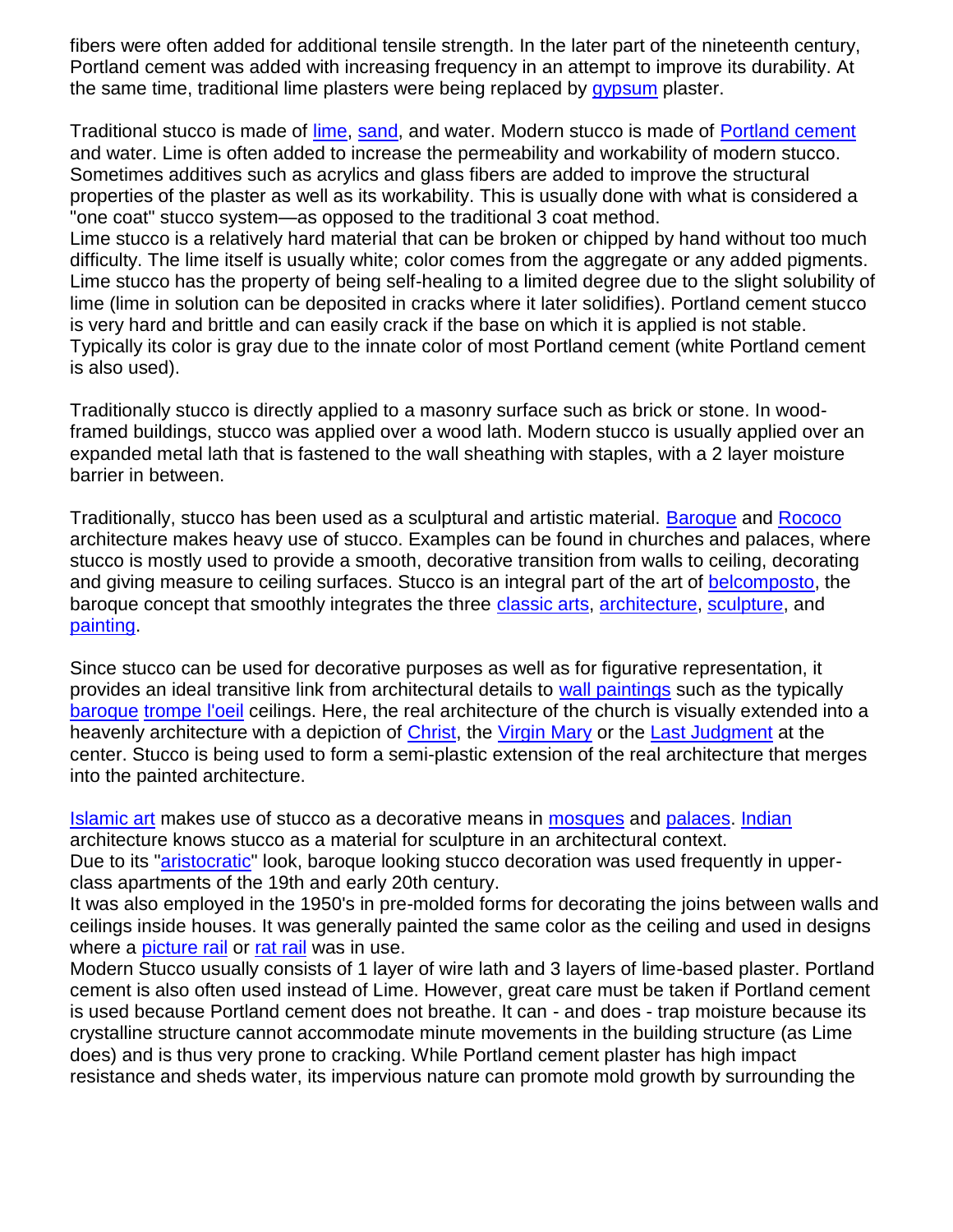building in the equivalent of zip-lock bag trapping humidity in wall structures and cooler cavities as well as rainwater leaking into the surface through the cracks in the Portland cement surface. First a Wire Mesh is attached to vapor permeable, water-resistant "tar" paper if stucco is being applied to a timber or light-gauge steel frame structure. The paper protects the sheathing and interior of the wall from outside moisture intrusion without trapping moisture vapor in the wall. Wire lath is used to give the plaster something to attach to and may be expanded-metal lath, wovenwire lath, or welded-wire lath. In Europe, wire lathing with fired clay an integral "brick-mesh" is used in many applications instead of expanded metal lathing.

The first layer of plaster is called a scratch coat. A "comb" is used to scratch the surface horizontally or in a criss cross pattern to provide a key for the second layer.

The next layer is called the Brown coat. It also consists of Lime and sand. It is trowelled on to provide the surface with texture.

The final layer is called the finish coat and is smoothed and leveled with a steel float. Expert plasterers can give the finish coat an almost glossy finish ready for paint or wallpaper.

OBSERVATIONS : : FUNCTIONAL : The inspected system or item was found to be functional at the time of the inspection. There were no indications of eminent failure. One area of the stucco that has been repaired at right garage door frame [See Picture]



Stucco has been repaired

. EXTERIOR TRIM : Aluminum covering fascias and rakes, soffits capped or closed,

OBSERVATIONS : : FUNCTIONAL : The inspected system or item was found to be functional at the time of the inspection. There were no indications of eminent failure.

PRIMARY WINDOWS : Wood double hung windows with storm windows, there are two aluminum windows in the front living room. Metal tilt in windows in the basement.

OBSERVATIONS : FUNCTIONAL : The inspected system or item was found to be functional at the time of the inspection. There were no indications of eminent failure. Even thought the wood windows are operational, they hard open and closing. All the wooden windows need glazing and re-painted. [See Pictures]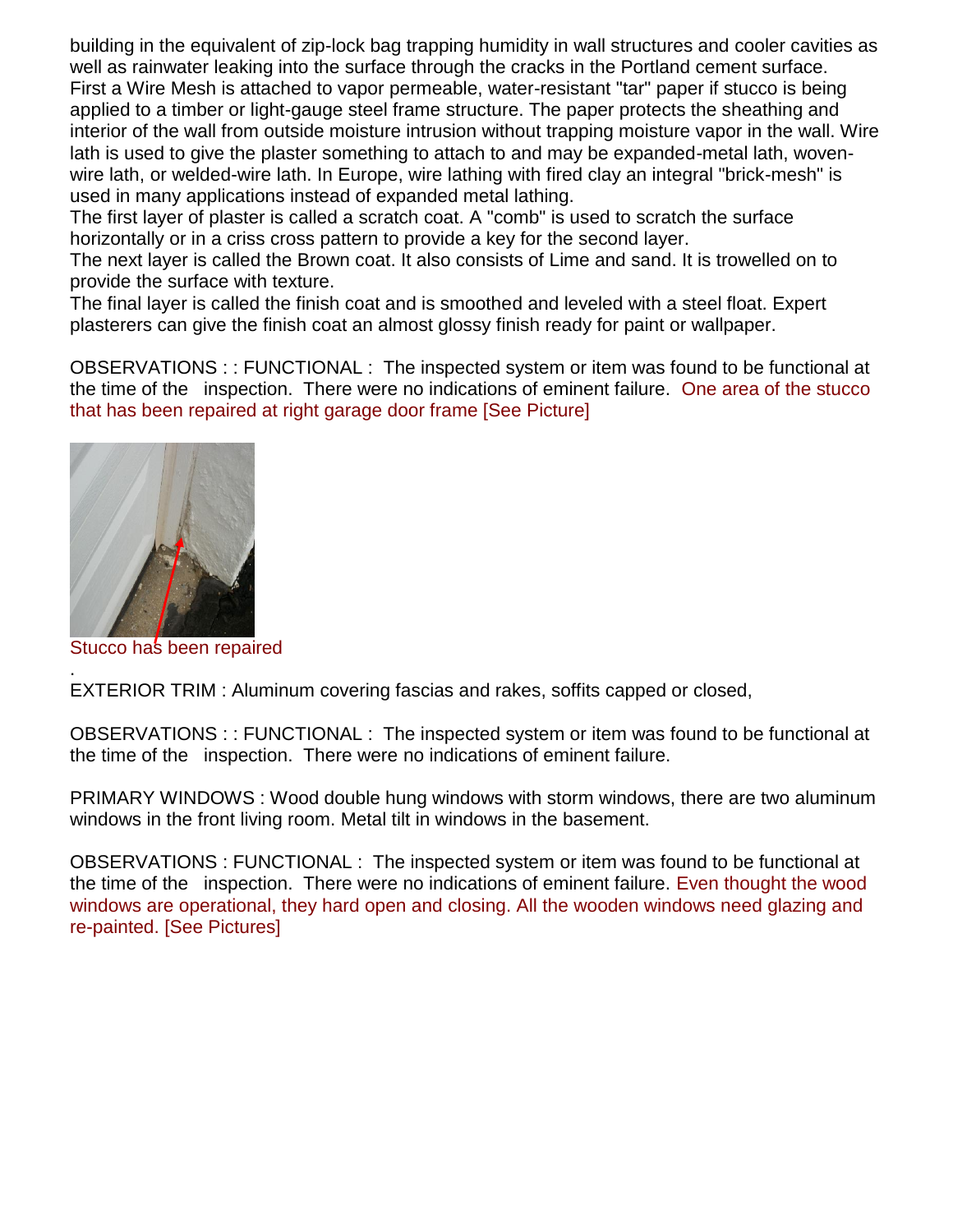

 **GLAZING NEEDS REPLACED**

EXTERIOR DOORS: Exterior doors are wood doors. Both have newer storm door with plungers attached. The passage door to the garage has some wet rot at the bottom of the door frame. [See Picture] Also the door itself is in bad shape needs replaced. [See Pictures]



Wet rot in door frame **Rotted** door

OBSERVATIONS: FUNCTIONAL : The inspected system or item was found to be functional at the time of the inspection. There were no indications of eminent failure.

PORCHES AND OR DECKS : Slab porch on the front made of flag stone, concrete slab on the back.

OBSERVATIONS : FUNCTIONAL : The inspected system or item was found to be functional at the time of the inspection. There were no indications of eminent failure. Concrete slab on the back has some small cracks in it. [See Pictures] Flag stone porch has need some repairs to loose mortar [See Picture]



Loose mortar **Back slab has a small crack** 

MAINTENANCE TIPS: Porches and patios can be treated with a water sealer to help prevent excessive wear on the concrete. This can be done every other year.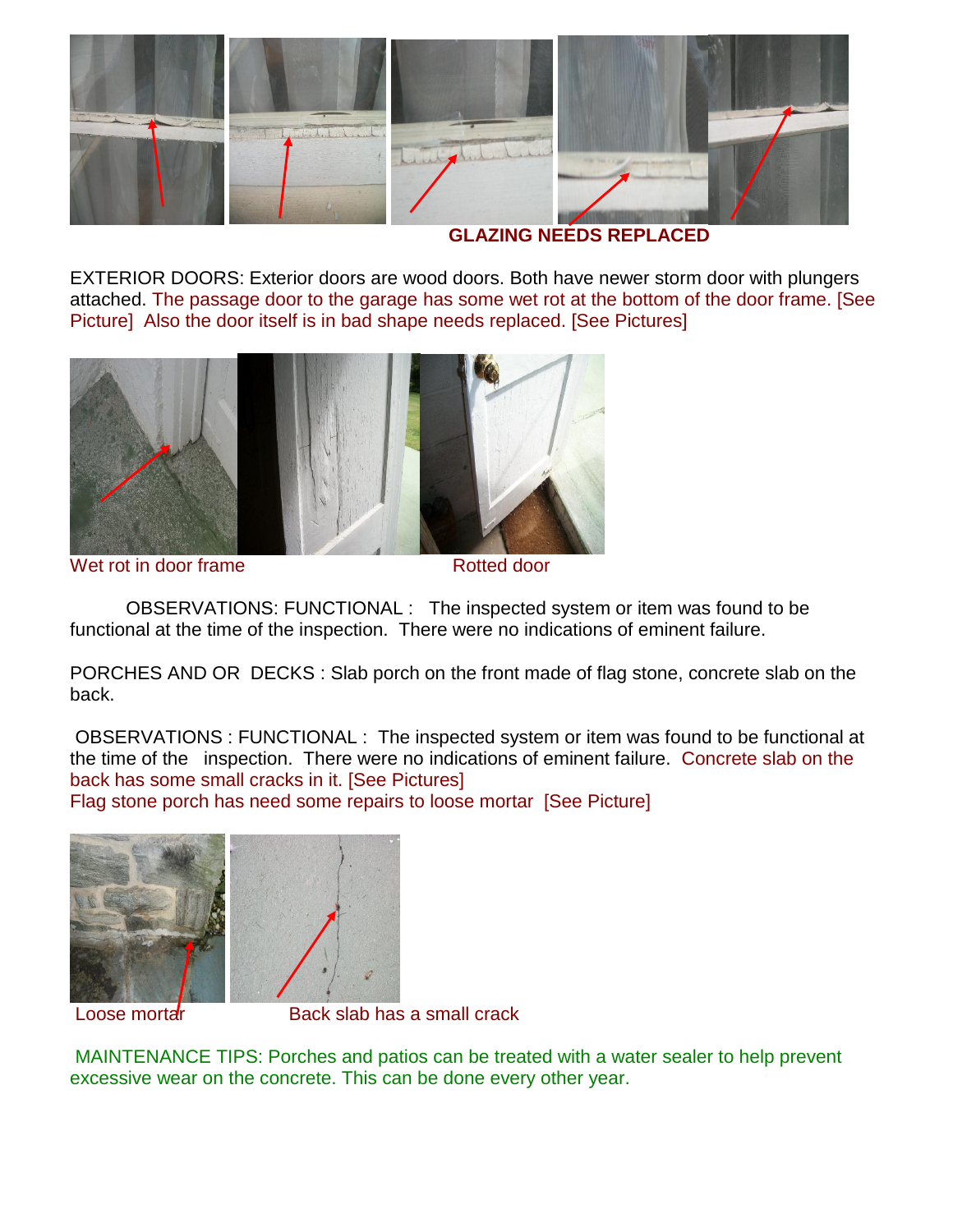PORCH ROOFS: On the front of house is made of aluminum.

OBSERVATIONS: FUNCTIONAL : The inspected system or item was found to be functional at the time of the inspection. There were no indications of eminent failure.

STEPS AND OR RAILS : None

OBSERVATIONS : N/A

GARAGES AND OR CARPORTS : Single door two [2] car garage. Craftsman ½ HP door opener with reverse door safety feature.

OBSERVATIONS : FUNCTIONAL : The inspected system or item was found to be functional at the time of the inspection. There were no indications of eminent failure.

DRIVEWAY: Black top

OBSERVATIONS: FUNCTIONAL : The inspected system or item was found to be functional at the time of the inspection. There were no indications of eminent failure.



Holes in blacktop against foundation **Example 20** Cracks in blacktop







CRACKS IN BLACKTOP VARIOUS AREAS



CRACKS IN BLACKTOP VARIOUS AREAS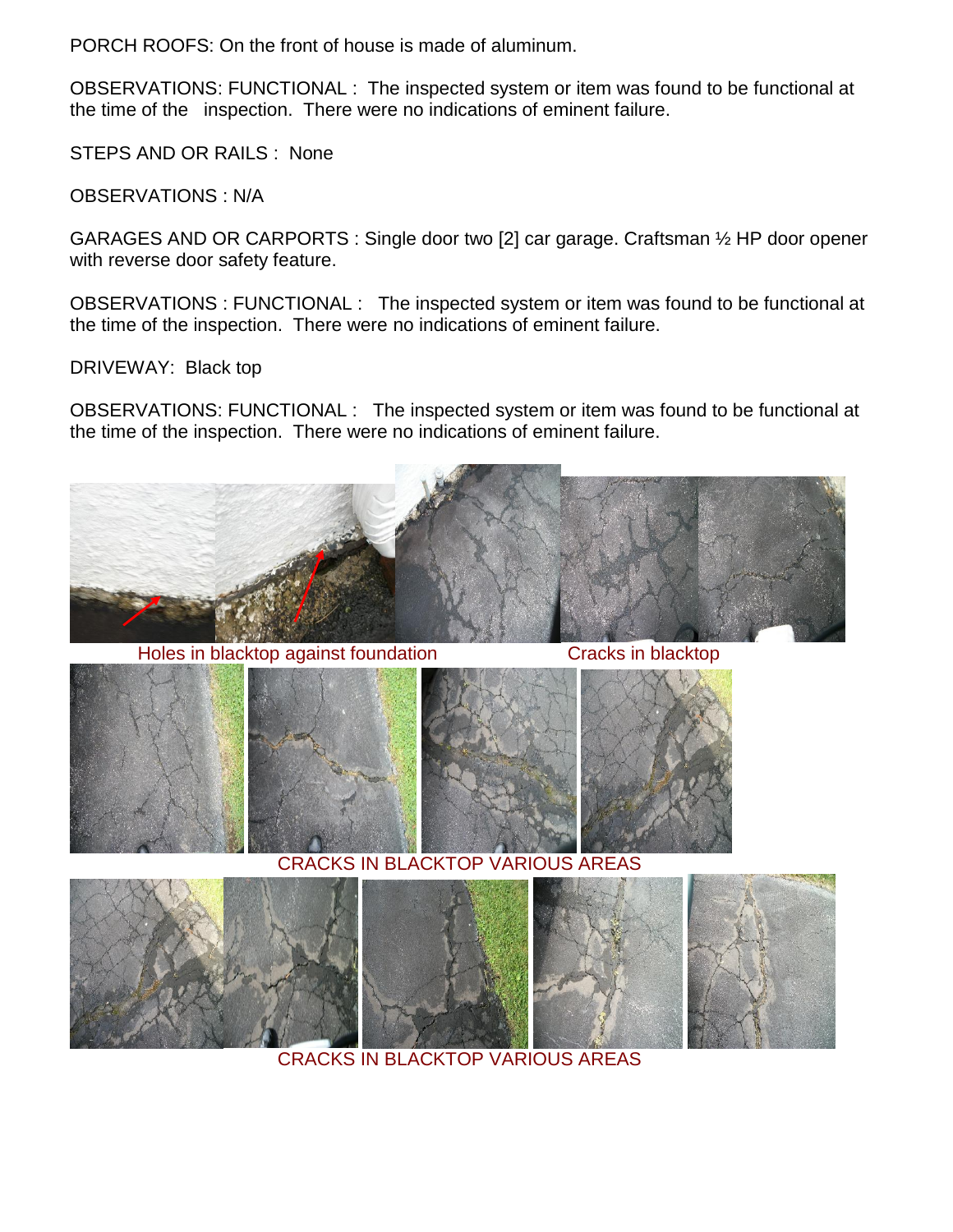MAINTENANCE TIP: Small cracks in driveway black tops can be sealed with a liquid black top sealer available at Home Depot for around \$10.00. Use a large putty knife to smooth out the liquid tar you have applied. The larger cracks you need to clean out the larger pieces if black top an to prepared to seal, using the sealed that comes in caulking tubes, which is thick, do the same procedure as above. The tubes are around \$4.00 per tube.

SIDE WALKS: None

OBSERVATIONS : N/A

LANDSCAPING : Average shrubbery.

OBSERVATIONS : FUNCTIONAL : The inspected system or item was found to be functional at the time of the inspection. There were no indications of eminent failure.

RETAINING WALLS: Small retaining wall/planter on front porch. [See Pictures]



Mortar needs repaired

OBSERVATIONS : FUNCTIONAL : The inspected system or item was found to be functional at the time of the inspection. There were no indications of eminent failure. Retaining wall where it meets the house needs to have mortar repaired.

WINDOW WELL AND COVERS: Four window well covers [See Pictures]



THESE WINDOW WELLCOVER ARE NOT SERVICING THE PURPOSE VEGATAION IS GROWING IN THEM, RPLACE WITH PROPER COVERS

OBSERVATIONS :: ACTION REQUIRED : Items marked action required appear to be in need of immediate attention. Delay in maintenance or repair of these items may result in a dramatic shortening of the life expectancy of the item, have immediate negative effect on other related systems, or be a potential safety hazard. Often action is advisable on these items prior to or shortly after moving into the home. *Need to put new proper window well covers on them.*